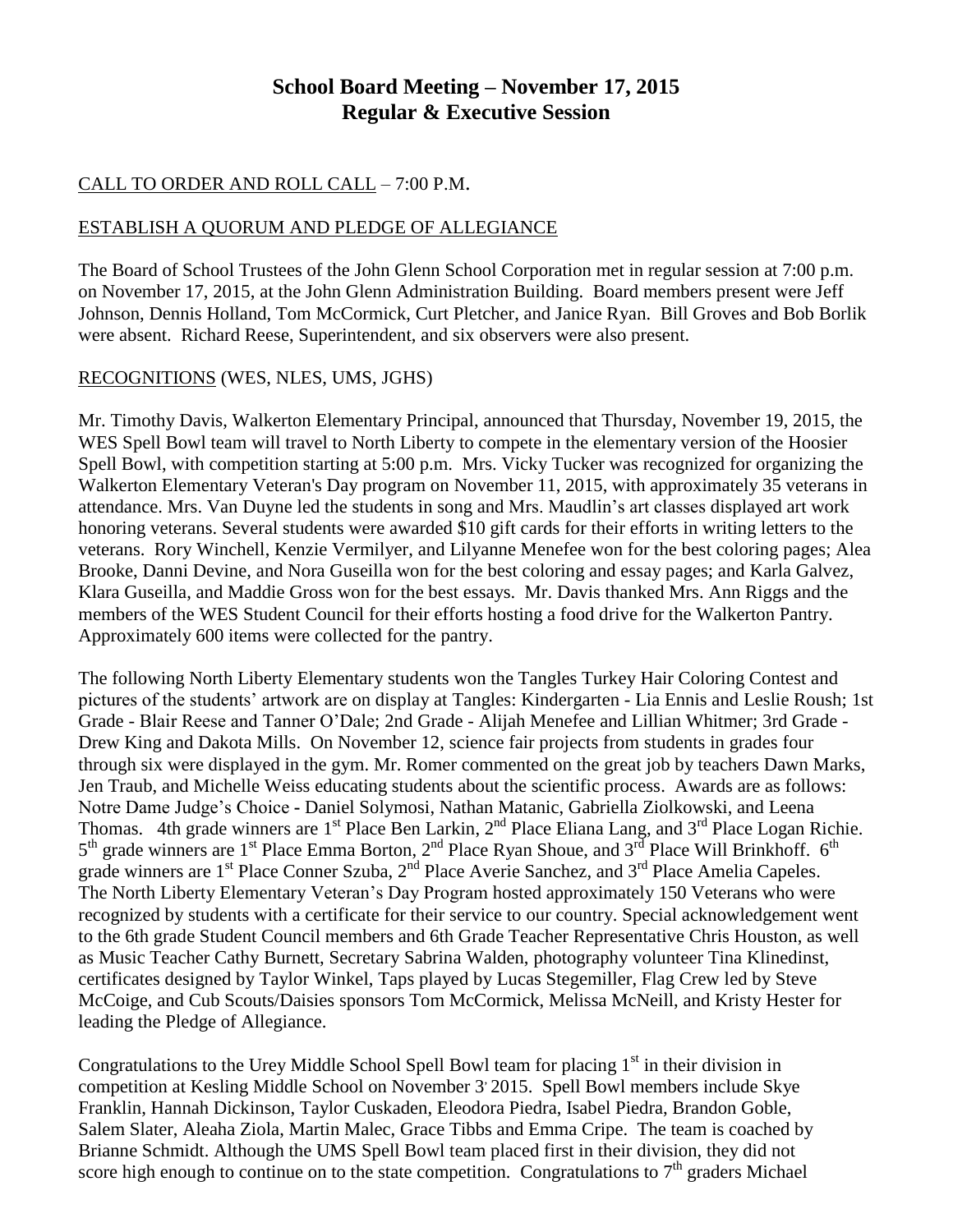Day and Stella Greathouse, and 8<sup>th</sup> graders Mathew Clady and Cassady Johnson, for being named November Students of the Month. Urey Middle School received a \$500.00 donation from Teacher's Credit Union to be used toward Business Club activities and Spell Bowl sponsorship.

Mr. Winchell, Associate Principal of John Glenn High School, asked the Board to accept the following donations for John Glenn High School: Bryan and Trish Miller, \$100 to Drama; BTM Construction, \$100 to Drama; and Paul Applegate, \$20 to Drama. In Athletics, Ashley Burnett set the school record for Girls' Cross Country this past season. Her time of 20:21 at Tippy Valley set the record and she will be presented an award at the Girls' Basketball game on Thursday, November 19, 2015. John Glenn High School took second place in their Division at the State Spell Bowl Contest on Purdue's campus Saturday, November 14, 2015. This was a tremendous achievement for eleven hard working students and their coach Jane Hostetler. Spell Bowl team members include Delaney Patterson, Riley Patterson, Lucas Stegemiller, Billy Harness, Jay Nimon, Beth Jackson, Anna Dennie, Ashley Jones, Kylie Rhodes, and Ashley McKesson. Perfect spellers were Lucas Stegemiller, Anna Dennie, and Ashley Jones, and nearperfect spellers (missed one word) were Billy Harness, Sean Carlin, and Delaney Patterson. The team spelled 78 of 90 words perfectly.

Tom McCormick made a motion to approve the recognitions and donations as presented, and Dennis Holland seconded the motion. The motion passed with a five to zero vote.

### CONSENT AGENDA ITEMS  $#1-4$

- 1. Approve Minutes November 3, 2015 Regular & Executive Session
- 2. Approve Claims 1500 1568
- 3. Approve Personnel Recommendations
- Retirements/Resignations

a. John Bogucki Building Technology Facilitator, Urey Middle School

Appointments/Transfers

- a. Kurt Foster Strength and Conditioning Coordinator, John Glenn High School
- 4. Transfer Tuition

Bricen Harper  $6<sup>th</sup>$  Grade/WES

Janice Ryan made a motion to approve Consent Agenda Items 1 - 4, and Jeff Johnson seconded the motion. The motion passed with a five to zero vote.

#### NEW BUSINESS

#### 1. ISTEP+ Data Presentation

Mr. Reese asked Mr. Maudlin to speak briefly about the ISTEP+ results as most of the information is embargoed by the Department of Education until a later release date. No vote was held.

2. 2016-2017 Calendar Discussion

Mr. Reese provided to the Board two proposed calendars for the 2016-2017 school year for the Board's review and consideration. Mr. Reese emphasized that no decision needed to be made at this time and that further discussion will be held at future meetings. A short discussion was held to discuss possible options for the 2016-2017 school calendar. No vote was held.

3. Approve FFA Overnight Trip to Louisville, KY

Several members of the FFA traveled to Louisville, Kentucky November  $6 - 9$ , 2015, for the American International Livestock Expo to participate in Dairy Judging. Janice Ryan made a motion to approve the